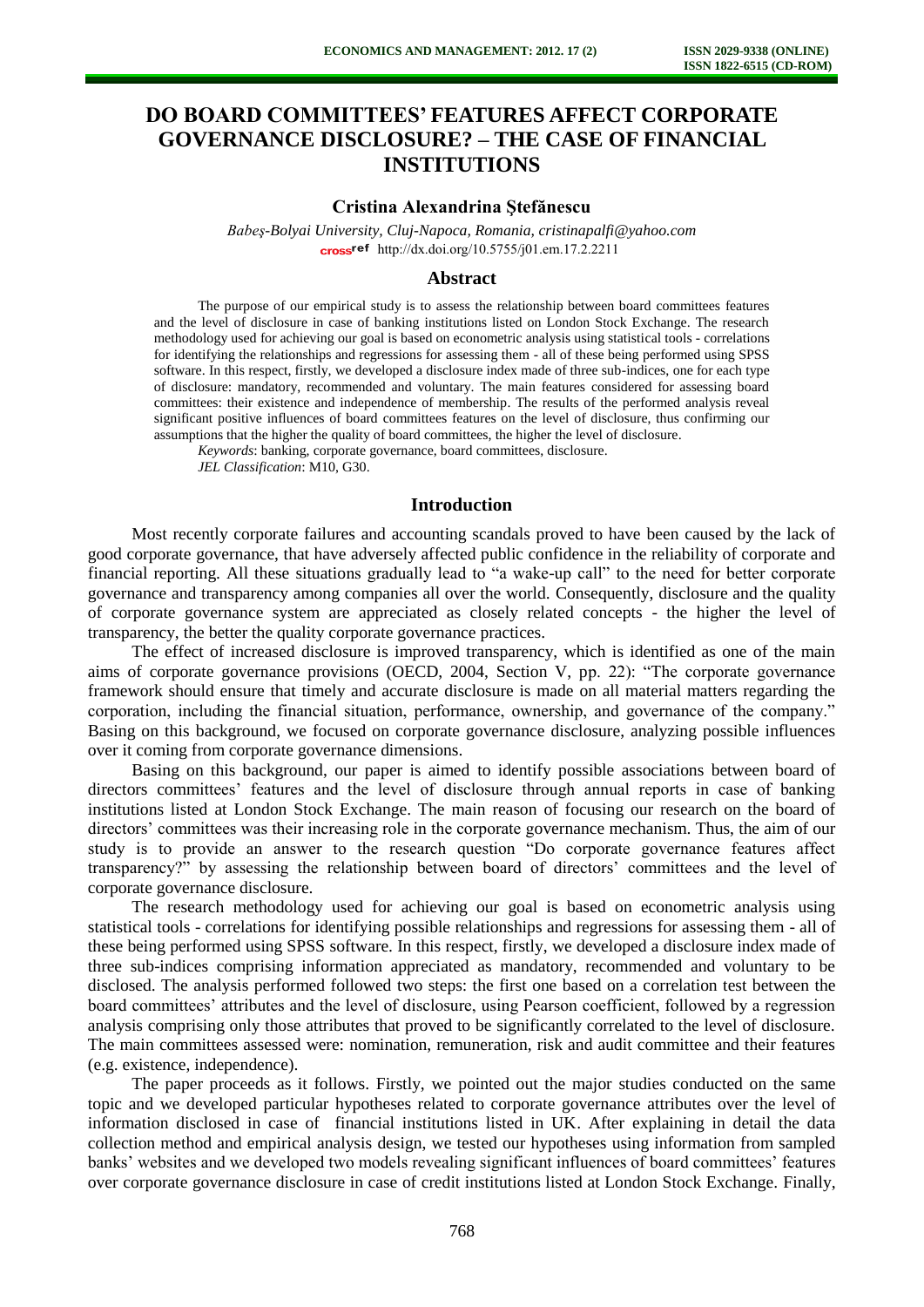we provided our research findings and discuss their implications, closely related to previous studies focused on the same goal.

# **Literature review and hypothesis development**

In the latest years, researchers became interested in testing possible relationship between board committees and corporate governance disclosures, their results often leading to positive associations (Cheung, et al., 2010; O'Sullivan et al., 2008; Cormier, et al., 2010).

*Audit committee*, from the agency theory perspective serves as a means of reducing information asymmetry, managerial opportunism and improving disclosure quality (Cheung et al., 2010), thus protecting the investors (McDaniel et al., 2002). According to previous studies *the presence of an audit committee* in the governance structure is beneficial, considering the following reasons:

- **–** it ensures a reliable *financial reporting* by reducing the incidence of errors and other irregularities (McMullen, 1996), as well as the likelihood of accounting fraud (Peasnell et al., 2001; Dechow, et al., 1996), by attesting external financial reporting (Bradbury, 1990);
- **–** it is a monitoring mechanism that enhance the breadth of relevance and reliability of *annual reports* (DeZoort, 1997; Wolnizer, 1995) and improves information quality conveyed to external parties (Abbott, et al., 2004; Carcello and Neal, 2000);
- **–** it maintains the quality of *control systems* and financial accounting information disclosure, too (Collier, 1993).

The main role of the *nomination committee* is to ensure a good governance structure, made up of qualified and knowledgeable people representing the best interests of the membership. Thus, the electoral responsibility of such a committee is to nominate possible candidates for managerial positions within a company, by examining the skills and characteristics that are needed, that are then voted into office by all of the members of the board. Usually, candidates running for office outside of the nominating committee's choices stand little chance of election.

The nomination committee has two major contributions in ensuring good corporate governance structure within an organization, namely:

- **–** it contributes to the board effectiveness as monitoring device, by selecting fewer "grey" directors (Vafeas, 1999)
- **–** it protects the interest of the minority shareholders, by giving them more possibilities to advocate a nominee, which is important especially in case of organizations with large controlling ownership (Jensen 1993; Shivdasani and Yermack, 1999).

On the other hand, there are opinions stated that nomination committees are vulnerable to manipulation by the controlling leaders of the company and that this is the main reason for their formation.

*The remuneration (compensation) committee* can also contribute to sound governance, through its positive role in the top management control ensured by its power to define the remuneration mechanisms and to align the management's and the shareholders' interests (Main and Johnston 1993; Conyon and Peck 1998; Laksmana 2008).

Just, the existence of the main board committees proved to be not enough in order to ensure quality to disclosure (Forker, 1992). That is why, prior studies tried to assess its effectiveness through *the independence and expertise of its members*. Corporate governance codes do not specify the required proportion of independent non-executive directors for these committees.

From the agency theory's perspective, the quality of monitoring of corporate disclosure is associated with the inclusion of more independent directors on a committee (Collier and Gregory, 1999). Dominance of a board by executives and insiders can deter the creation of active, independent committees (Klein 1998; Mendez and Garcia 2007), while outside directors indicates less interference form management to exercise their independence, and better quality of financial reporting. There is also evidence that audit committees comprising solely of *independent directors* tend to be more active and effective in their performance and disclosing information to stakeholders (Raghunandan et al., 2001).

Thus, board committees are seen as important structures, helping at improving the quality of governance. Thus, the nomination and remuneration committee is useful at ensuring a good governance structure made up of qualified and knowledgeable members, having appropriate and supportable payment programs, aligned to shareholders' interests, while the audit committee and risk committee - that was not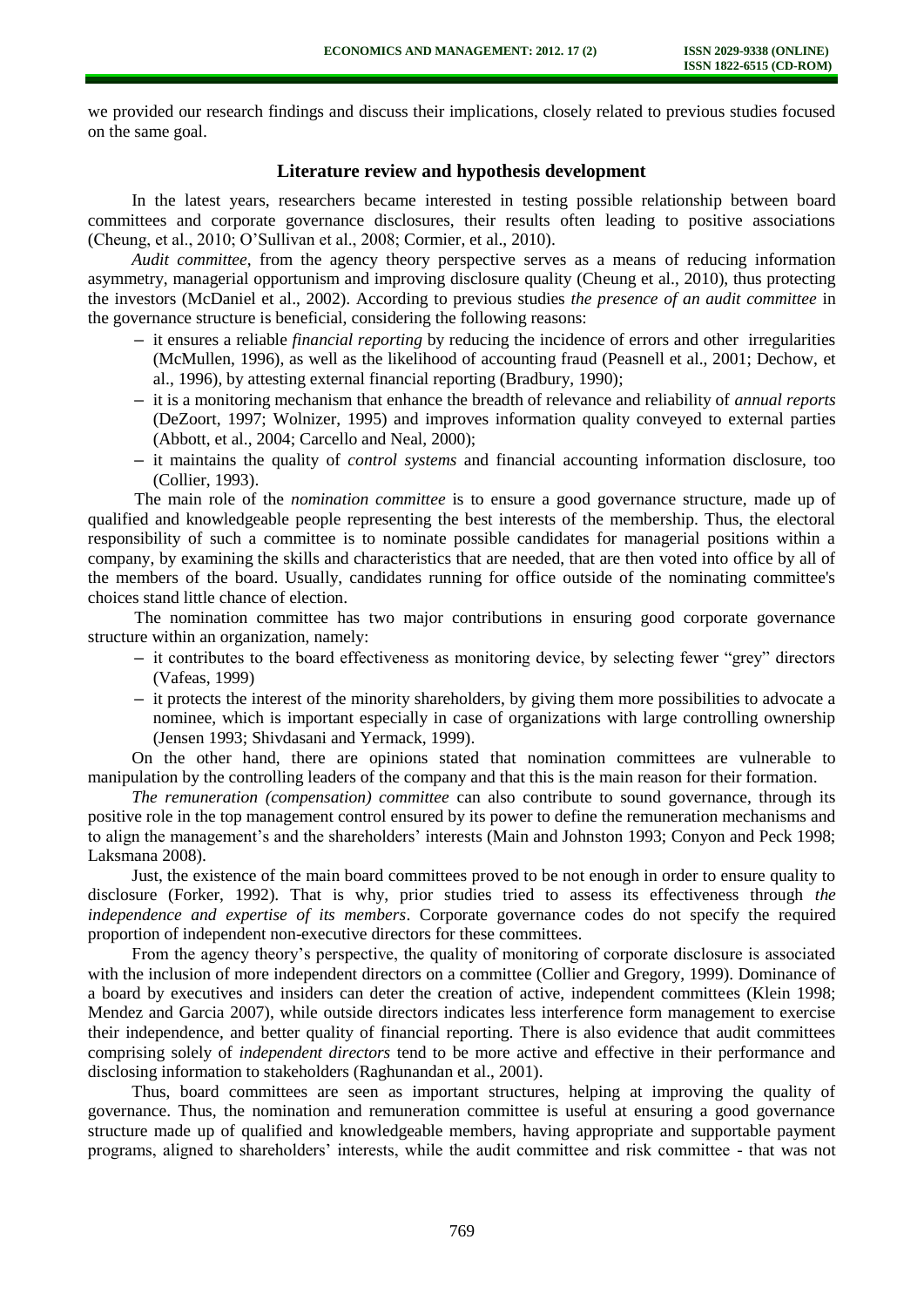studied before at its real importance, especially in case of banking institutions - have a key role in monitoring activity and reducing risks.

In conclusion, the presence of board committees is appreciated as a feature of a good governance structure, whereas its quality, measured through the number of the independent members, increases its soundness, thus improving transparency, too. Hence, these arguments, leads to the following hypotheses:

*The extent of disclosure is positively associated with the existence (H1) and quality of board committees (H2).* 

# **Empirical design and results**

The sample of our paper is made of all credit institutions listed on London Stock Exchange (46 banks according to the information available for the year 2011). Data collection was based on information provided by banks' websites, the process being divided into two parts. Firstly, we measured the level of disclosure by using a checklist developed in this respect. For this, we used banks' annual reports for year 2010 by downloading them from their websites. Secondly, we collected data related to banks' governance system by searching in addition through their financial statements and general information provided by their website.

Because the main purpose of our study is to identify possible associations between corporate governance dimensions and the level of disclosure, two sets of dependent and independent variables for performing the correlation analysis are needed.

Thus, for measuring the level of disclosure, which is *the dependent variable*, we made use of a Disclosure Index (TD) especially developed in this respect that mainly consists of three sub-indices, each of them measuring a different type of disclosure, namely: *mandatory (MD), recommended (RD) or voluntary (VD)*. These indices measure the extent of each type of disclosure, being calculated as a ratio of the total number of items disclosed to the maximum possible number obtainable for each category of disclosure. Thus, we compiled three separate lists of disclosure, namely:

- **–** a checklist of *mandatory disclosures* for entities listed at London Stock Exchange, based on the most recently Corporate Governance Disclosure Checklist (Delloite, 2011), considering The Listing Rules and The UK Corporate Governance Code, as well as the recently requirements supplemented by The Disclosure and Transparency Rules on Audit Committees and Corporate Governance Statements (2008), The Revised Version of the Turnbull Guidance on Internal Control (2005), The Guidance on Audit Committees (2010). This checklist comprises 44 items divided into six main categories of information related to general aspects, leadership, effectiveness, accountability, remuneration and relation with shareholders.
- **–** a checklist of *recommended disclosures* based on OECD Principles, which propose that the corporate governance framework should ensure that timely and accurate disclosure is made on companies' "financial situation, performance, ownership and governance" (OECD, 1999). This checklist comprises 51 items divided into four categories, according to the disclosures required by the principles, as follows: rights of shareholders and key ownership functions, equitable treatment of shareholders, disclosure and transparency, responsibilities of the board.
- **–** a checklist of *voluntary disclosure,* based on the Standard & Poor's list of 98 transparency and disclosure questions used for its study developed for Europe in 2003. This checklist comprises 88 items divided into three categories outlining ownership, company performance and boards (governance). This approach of developing the disclosure index was often used in prior studies aiming on the same goal (Mangena and Tauringana, 2007; Tsamenyi, et al., 2007; Aksu and Kosedag, 2006).

After joining the three separate checklists, a final checklist of 142 items was structured, basing on S&P's study, into 4 main categories: *general provisions (2), ownership structure and investor rights* (43), *financial transparency and information disclosure* (46), *board structure and process* (78). This was supplemented with 8 additional items used in at least one previously published study focused on the same topic and 15 own items, thus resulting a comprehensive checklist list of 167 items consisted of 31 mandatory, 54 recommended and 82 voluntary disclosures.

For developing the disclosure index each item of the checklist was scored using *binary classification*, each issue from the list being treated a dummy variable, where "1" indicates that the annual report discloses the information and '0' indicates that there is not disclosed any information about that issue. The disclosure index was computed using an *un-weighted scoring approach* of the disclosure items, basing on the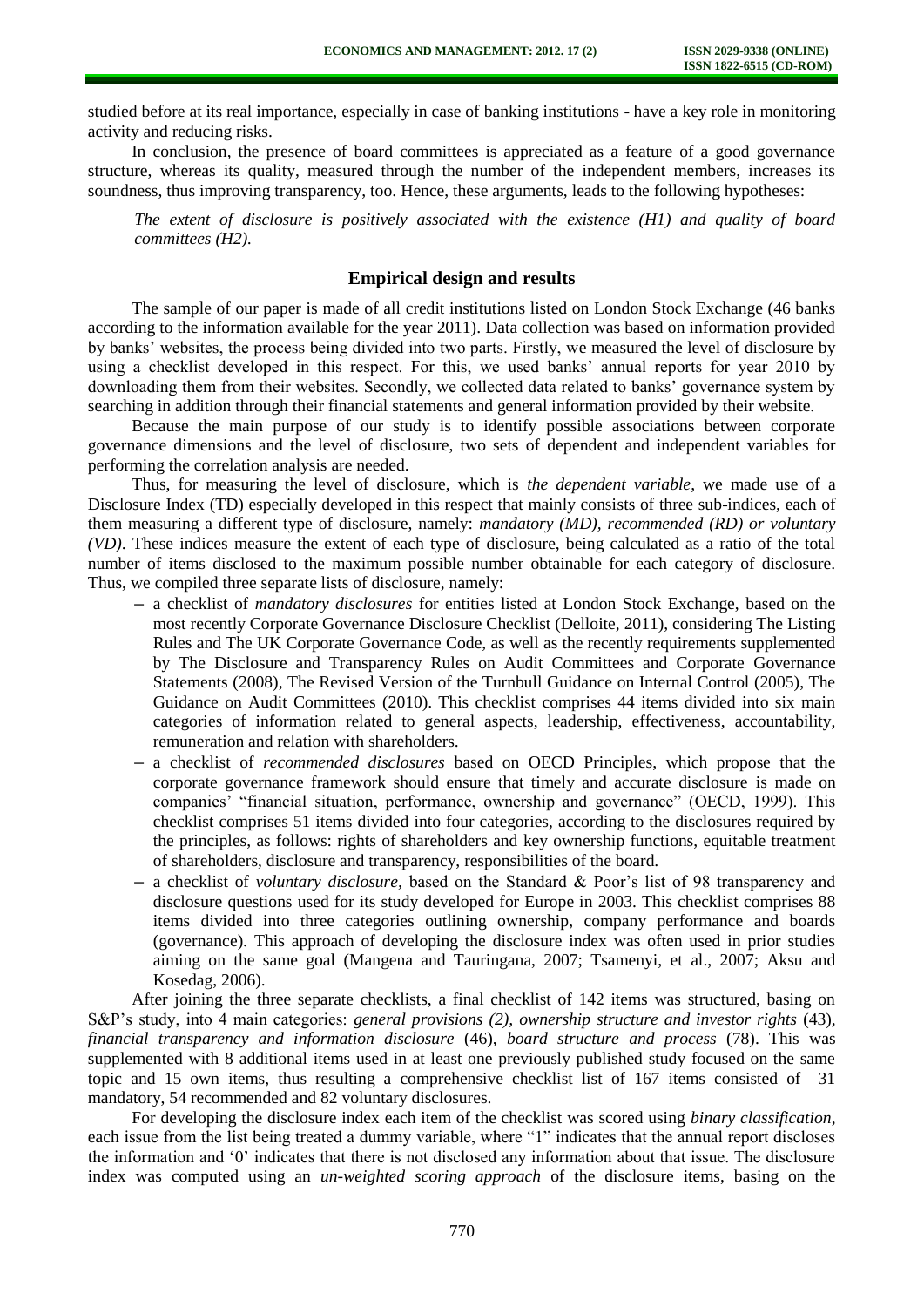assumption that each item of information disclosure is of equal importance in the corporate information users' decision-making process. The main reason to do so is related to the subjectivity that might occur when different weights are assigned to reflect the importance of certain types of information. Our approach is supported by most prior studies aimed to develop such an index of disclosure, unlike weighted scores, which were rarely used before (Barako, et al., 2006; Cheng and Courtenay, 2006; Patelli and Prencipe, 2007).

*The independent variables* consists of a corporate governance dimension that prior studies found to have significant influences over the level of disclosure – board committees, measured through:

- **–** *board committees' existence (B\_Com.Exist)* expressed by the number of board committees (Nomination, Remuneration, Risk and Audit), thus taking values from 0 to 4 according to their number;
- **–** *board committees' quality (B\_Com.Qual)* expressed by the proportion of independent members into board committees membership

For testing our hypotheses firstly we performed a correlation analysis between each dependent variables – disclosure indices (TD, MD, RD and VD) and the corporate governance attribute tested – board committees (existence – B\_Com.Exist and quality – B\_Com.Qual), whose results are detailed in Table 1.

|                 |                                                              | <b>TD</b> Index | <b>MD</b> Index | <b>RD</b> Index | <b>VD</b> Index | <b>B_Com.Exist</b>   | <b>B_Com.Qual</b> |
|-----------------|--------------------------------------------------------------|-----------------|-----------------|-----------------|-----------------|----------------------|-------------------|
| <b>TD</b> Index | Pearson<br>Correlation                                       |                 | $,788^{**}$     | $,944$ **       | ,893**          | ,589**               | $,468$ **         |
|                 | $Sig. (2-tailed)$                                            |                 | ,000            | ,000            | ,000            | ,000                 | ,001              |
|                 | N                                                            | 46              | 46              | 46              | 46              | 46                   | 46                |
| <b>MD_Index</b> | Pearson<br>Correlation                                       | $,788***$       | $\mathbf{1}$    | $,694***$       | $,513$ **       | $,713***$            | $,308^*$          |
|                 | Sig. (2-tailed)                                              | ,000            |                 | ,000            | ,000            | ,000                 | ,038              |
|                 | N                                                            | 46              | 46              | 46              | 46              | 46                   | 46                |
| <b>RD</b> Index | Pearson<br>Correlation                                       | ,944**          | $,694$ $*$      |                 | $,765***$       | $,483$ **            | ,483**            |
|                 | Sig. (2-tailed)                                              | ,000            | ,000            |                 | ,000            | ,001                 | ,001              |
|                 | N                                                            | 46              | 46              | 46              | 46              | 46                   | 46                |
| <b>VD</b> Index | Pearson<br>Correlation                                       | $,893***$       | $,513***$       | $,765***$       |                 | $,442$ <sup>**</sup> | $,414***$         |
|                 | Sig. (2-tailed)                                              | ,000            | ,000            | ,000            |                 | ,002                 | ,004              |
|                 | N                                                            | 46              | 46              | 46              | 46              | 46                   | 46                |
|                 | **. Correlation is significant at the 0.01 level (2-tailed). |                 |                 |                 |                 |                      |                   |
|                 | *. Correlation is significant at the 0.05 level (2-tailed).  |                 |                 |                 |                 |                      |                   |

**Table 1.** The correlation matrix between variables

By analyzing the values of Pearson's coefficient we reached to the following conclusions:

- **–** in case of total disclosure index (TD\_Index), recommended disclosure (RD\_Index) and voluntary disclosure (VD\_Index) both attributes tested (the existence of board committees and their independent membership) have a positive influence, but their intensity is just a medium one (between 0,414 and 0,589), being significant with a high probability of 99% (Sig.  $\langle 0.01 \rangle$ ).
- **–** in case of mandatory disclosure index (MD\_Index), the existence of board committees proved to have the strongest positive influence of all correlations tested (0,713), being significant with a high probability of 99% (Sig.  $\langle 0.01 \rangle$ , too, whereas in case of their independence the positive association identified is the lowest one  $(0,308)$  and has a probability of just 95% (Sig. <0,05).

Presuming that the existence of board committees (e.g. nomination, remuneration, audit and risk committee) is a sign of a good governance structure, basing at least on the their ability to ensure a qualified and knowledgeable board composition, having appropriate and supportable payment programs, to monitor activity and to manage risks, we expected higher level of disclosure, too, thus hypnotizing that

*H1: There is a positive association between the existence of board committees and the extent of disclosure* 

According to the values of Pearson coefficient and the linear regression results presented below there is a significant positive correlation of medium intensity and a probability of 99% (Sig.  $\langle 0.01 \rangle$ ) between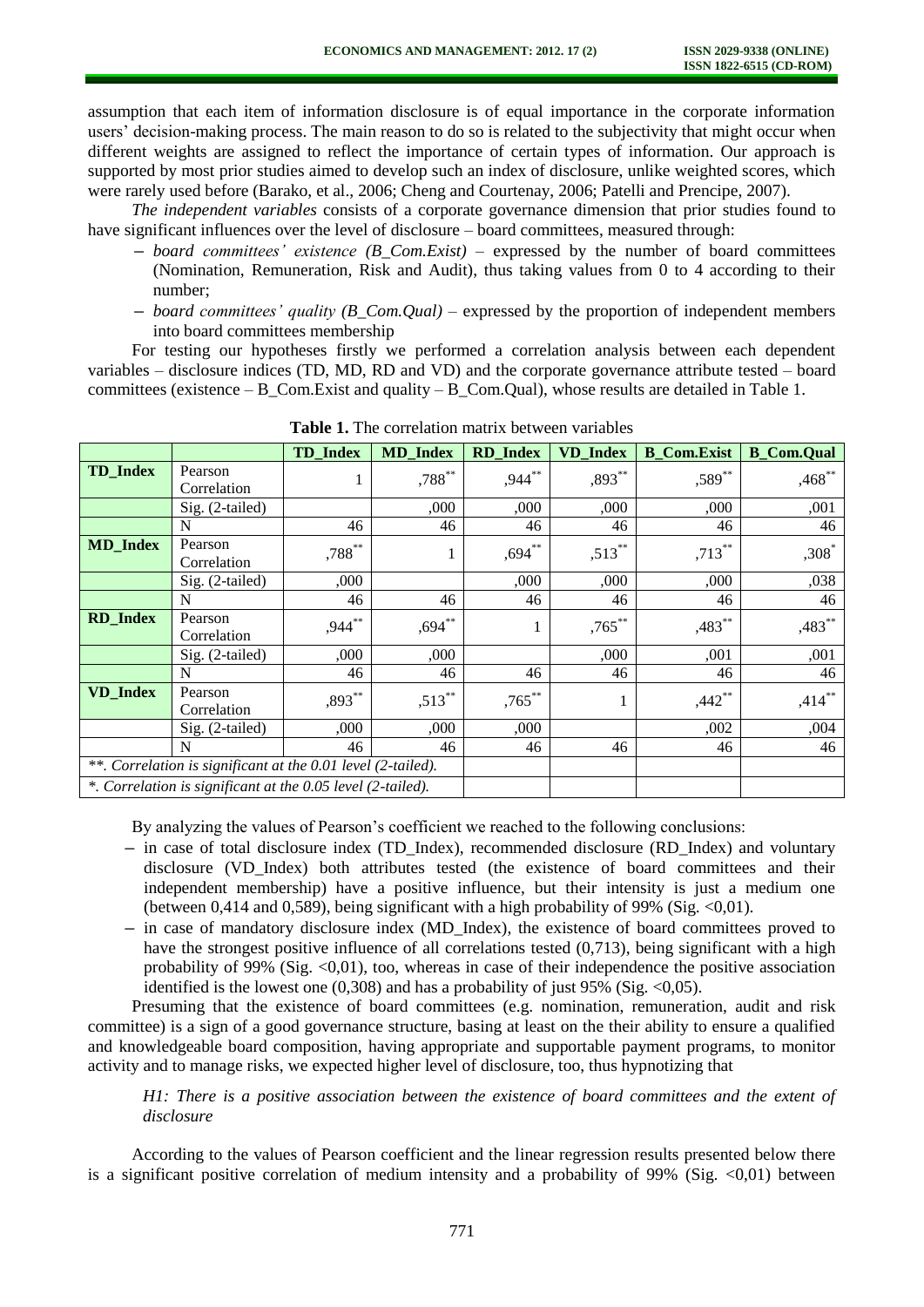variables tested (0,589 in case of total disclosure), which is explained in 33,2% of cases, according to the linear regression results presented in Table 2. Medium intensity associations with the same significance were identified in case of recommended and voluntary disclosure sub-indices, too, Pearson's values being of 0,483, 0,442, while in case of mandatory disclosure sub-index, the intensity of correlation proved to be the highest one (0,713)

Thus, our first hypothesis (H1) will be accepted and consequently we can stated that the extent of disclosure is positively associated with the existence of board committees.

| Coefficients <sup>a</sup>                 |                    |                                    |                                         |                                            |      |        |      |  |  |
|-------------------------------------------|--------------------|------------------------------------|-----------------------------------------|--------------------------------------------|------|--------|------|--|--|
| Model                                     |                    | <b>Unstandardized Coefficients</b> |                                         | <b>Standardized</b><br><b>Coefficients</b> |      | t      | Sig. |  |  |
|                                           |                    | B                                  | <b>Std. Error</b>                       | <b>Beta</b>                                |      |        |      |  |  |
| 1                                         | (Constant)         | 37,522                             | 3,993                                   |                                            |      | 9,396  | ,000 |  |  |
|                                           | <b>B</b> Com.Exist | 6,623                              | 1,371                                   |                                            | ,589 | 4,836  | ,000 |  |  |
| R Square: .347<br>Adjusted R Square: .332 |                    |                                    | F value: 23.386<br>F significance: .000 |                                            |      |        |      |  |  |
| a. Dependent Variable: TD_Index           |                    |                                    |                                         |                                            |      |        |      |  |  |
| $\overline{2}$                            | (Constant)         | 49,761                             | 2,247                                   |                                            |      | 22,145 | ,000 |  |  |
|                                           | <b>B_Com.Qual</b>  | 10,488                             | 2,989                                   |                                            | ,468 | 3,509  | ,001 |  |  |
| R Square: .219<br>Adjusted R Square: .201 |                    |                                    | F value: 12.314<br>F significance: .001 |                                            |      |        |      |  |  |
| a. Dependent Variable: TD Index           |                    |                                    |                                         |                                            |      |        |      |  |  |

|  | Table 2. Linear regression analysis results |  |
|--|---------------------------------------------|--|
|  |                                             |  |
|  |                                             |  |

Basing on the premise that the quality of board committees, measured through the number of the independent members, increases its soundness, thus improving transparency as well, we hypnotized that

*H2: There is a positive association between the quality of board committees and the extent of disclosure* 

Pearson coefficient values reveal the existence of a positive correlation between variables tested, having a medium intensity (0,468 in case of total disclosure) and a probability of 99% (Sig. <0,01), which is explained in 20,1% of cases, according to the linear regression results presented in Table 2. Correlation analysis provide a stronger positive correlation in case of recommended disclosure (0,483), while voluntary and mandatory disclosures proved to be less associated with board committees' independence (0,414, respectively 0,308), the last correlation having just a probability of 95% (Sig.  $\langle 0.05 \rangle$ ).

Consequently, our second hypothesis (H2) will be accepted, leading to the conclusion that the higher the independence of board committees, the higher the level of disclosure.

Considering the purpose of our research – to find the most appropriate answer to our question "Do corporate governance features affect transparency?" by assessing the relationship between board of directors' committees and the level of corporate governance disclosure, we performed the next step - the regression analysis.

In this respect, we used multiple regression as the method of analysis and Ordinary Least Squares (OLS) as the method of estimation. For developing our models, we start for the general economic model used in prior literature focused on similar goals:

$$
Y{=}\,\alpha+\beta_i*F_{it}+e_{it}
$$

where, Y is the dependent variable.  $\alpha$  is constant,  $\beta_i$  is the coefficient of the explanatory variable,  $F_{it}$  is the explanatory variable (corporate governance features in our case) and  $e_{it}$  is the error term (assumed to have zero mean and to be independent across time period).

By applying both "enter" and "stepwise" method, we selected for our models just those independent variables that proved to explain better the influences over the dependent ones, considering R square coefficient values. Also, the analysis of variance performed, using Anova test, helped us measuring the strength of each relationship established, all results being presented in Table 3.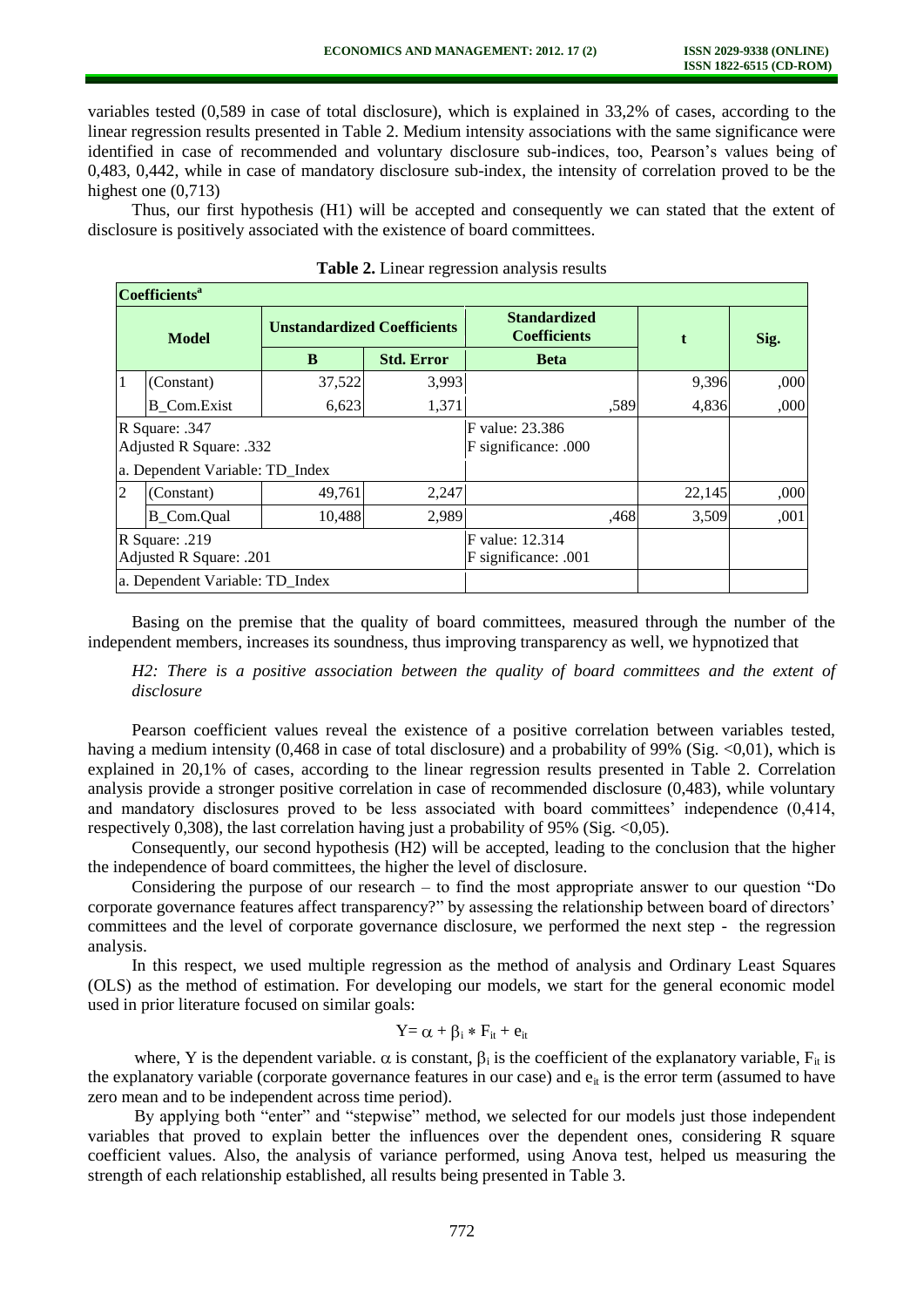|                                      | <b>Results according to "Entere" method</b> |             |                  |                                       | <b>Results according to "Stepwise" method</b> |      |                       |                     |      |
|--------------------------------------|---------------------------------------------|-------------|------------------|---------------------------------------|-----------------------------------------------|------|-----------------------|---------------------|------|
| <b>Variables</b>                     | <b>TD</b> Index                             |             |                  |                                       | TD_Index - Model 1**                          |      |                       | TD_Index - Model 2* |      |
|                                      | Coeff.                                      | Sig.        | <b>Tolerance</b> | <b>VIF</b>                            | Coeff.                                        | Sig. |                       | Coeff.              | Sig. |
| (Constant)                           | 37.339                                      | .000.       |                  |                                       |                                               | ,000 |                       |                     | ,000 |
| <b>B</b> Com.Exist                   | 5,401                                       | $,000^{**}$ | ,848             | 1,179                                 | ,589                                          | ,000 |                       | ,480                | ,000 |
| C_Com.Qual                           | 6.293                                       | $0.032*$    | ,848             | 1.179                                 |                                               |      |                       | ,281                | ,032 |
| F value: 15.176                      |                                             |             |                  | F value: 23,386<br>F value: 15,176    |                                               |      |                       |                     |      |
| F significance: .000                 |                                             |             |                  | F significance: .000                  |                                               |      | F significance: .000  |                     |      |
| R Square: .414                       |                                             |             |                  | R Square: .347                        |                                               |      | R Square: .414        |                     |      |
| Adjusted R Square: .387              |                                             |             |                  | Adjusted R Square: .332               |                                               |      | Adjusted<br>R<br>.387 | Square:             |      |
| *) significant for $p$ -value < 0.1  |                                             |             |                  | $*$ significant for p-value < 0.05    |                                               |      |                       |                     |      |
| **) significant for p-value < $0.05$ |                                             |             |                  | significant for p-value<0.01<br>$***$ |                                               |      |                       |                     |      |

**Table 3.** Regression analysis using "enter" and "stepwise" methods

By using linear regression analysis and applying "enter" method, considering just the attributes that proved to be significantly correlated with the level of disclosure, we identified those independent variables that proved to explain better the influences over each type of disclosure, but the results achieved could not allow us developing a model comprising all attributes.

Therefore, we had to made use of "stepwise" method that helped us selecting just those independent variables that were significant being thus retained for our models. Consequently, we could develop two models for each of these having different level of significance and attributes included, the highest rate of explaining being of 38,7% (Model 2).

In conclusion, both the presence and the quality of board committees proved to be able to explain positive influences over all types of disclosures analyzed, but with different levels of significance.

## **Conclusions and limitations**

The relationship between various attributes of corporate governance and the level of disclosure was a highly debated topic of worldwide research, whose outcomes are mixed. Irrespective of prior studies, which were focused on corporate governance features like board of directors size and independence, CEO duality or various ownership' features, our study comes to add value to corporate governance literature by testing a corporate governance attribute, whish was little explored before - board of directors' committees. Moreover, because the banking system was little explored on this topic before, we had the chance to enrich the research literature with this empirical study, whose disclosure index developed ensures it as well with originality. The results of the performed analysis reveal positive relationships between board committees' features tested – namely their existence and independence – and the level of disclosure. Thus we can assert that the higher the quality of board committees, the higher the level of transparency.

Finally, being aware of our study's limitations, coming from the sample of banks, the limited number of factors and the fact that only one year data were considered for analysis, we are appreciating these as a challenge that give us outlooks for future research.

### **Acknowledgment:**

This work was supported from the European Social Fund through Sectoral Operational Programme Human Resources Development 2007-2013, project number POSDRU/1.5/S/59184 "Performance and excellence in postdoctoral research in Romanian economics science domain", Babeş-Bolyai University Cluj-Napoca being a partner within the project.

#### **References**

- 1. Abbott, L.J., Parker, S., & Peters, G.F. (2004). Audit committee characteristics and restatements. Auditing: A Journal of Practice & Theory, 23(1), 69–87.
- 2. Bradbury, M.E. (1990). The Incentives for Voluntary Audit Committee Formation, Journal of Accounting and Public Policy, 9, 19–36.
- 3. Carcello, J.V. & Neal, T.L. (2000). Audit committee composition and auditor reporting. Accounting Review, 75, 453–467.